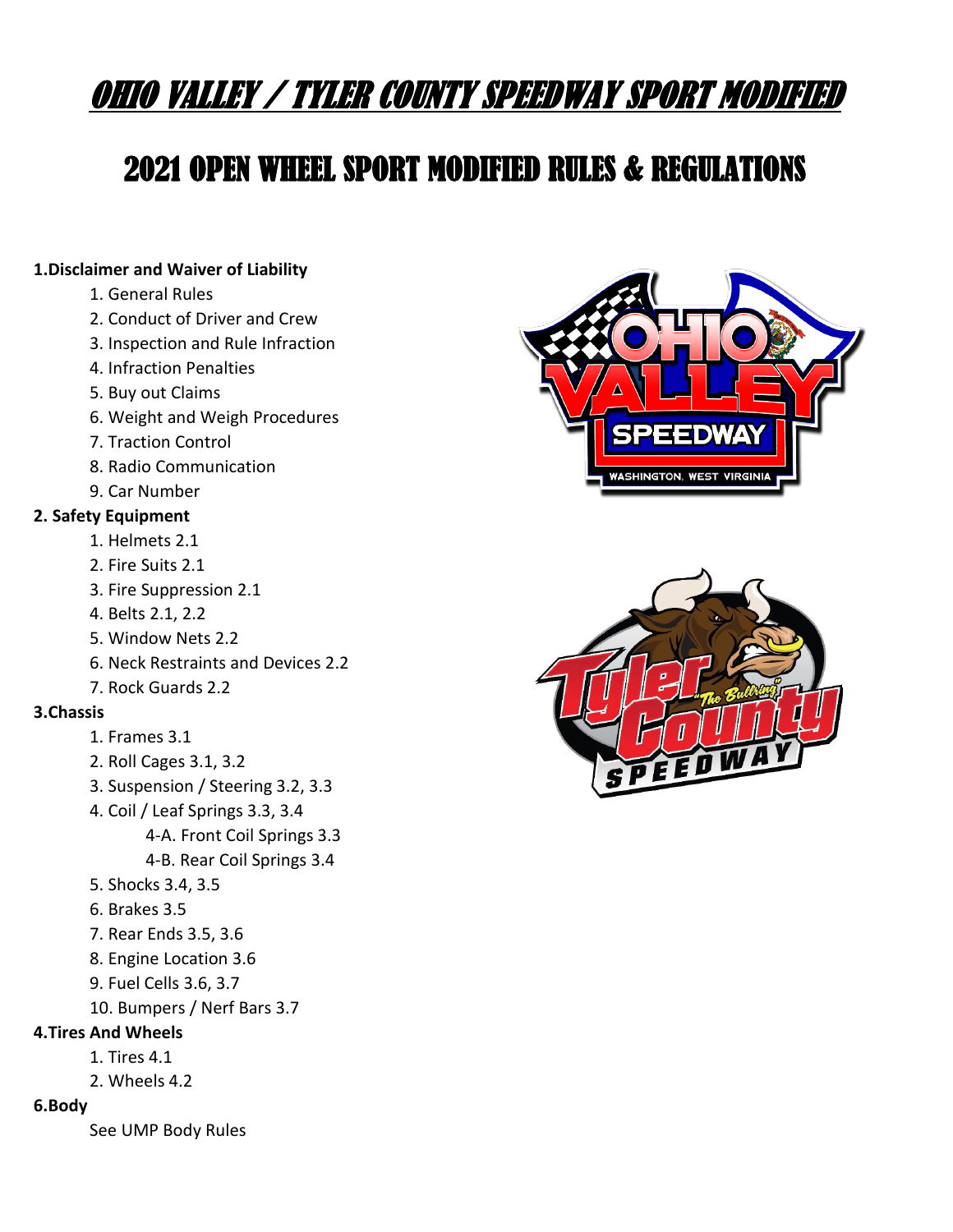# **(1)DISCLAIMER AND WAIVER OF LIABILITY**

The following rules are for the Open Wheel Sport Modified division. Interpretation of, or amendment to, these rules may be made at any time in the interest of fair competition. The rules and regulations set forth herein are designed to provide for the orderly conduct of racing events and to establish minimum acceptable requirements for such events. These rules shall govern the condition of all events, and by participating in these events. They are intended only as a guide for the conduct of the sport and are in no way a guarantee against injury or death to participants and / or others involved. These rules and regulations do not warrant or guarantee, in any way, the safety or fitness of any race car. This is a dangerous sport. You are risking your life by participating in any fashion. No racing facility, promoters, officials, track representatives, or sponsors will be held responsible or liable for injury or death.

# **1. General Rules**

1. All race rules and regulations shall apply at all racing events.

2. Track officials and the track tech shall have full authority over race cars at any racing events. At the discretion of the officials in charge, any competitor may be disqualified for rules violation, or hazardous equipment, or hazardous actions. 3. All vehicles are subject to inspection by an official at any time.

A. The driver is required to bring the car to the official area in order to be allowed to participate.

B. The driver and track officials are the only ones permitted in the pre-tech / post tech area. Anyone causing trouble in or around the tech areas is subject to ejection from the event.

C. Only under extreme conditions will an official inspect cars in their own pit.

D. Approval of a participant's race vehicle; or other equipment by an official inspector shall mean only that the vehicle is approved for participation in a competitive event; and shall not be construed in any way to mean, or imply that the inspected vehicle is guaranteed to be mechanically sound or safe. Be it further known and understood that the racing facility and its officials shall not be held liable for any mechanical failure nor for losses, injuries or death from same.

4. Any unsportsmanlike conduct by a driver, car owner, pit crew, agent, etc., shall be grounds for disqualification and / or punitive action; including, but not limited to any and / or all or a combination thereof: probation, suspension, fines, loss, of any and / or all points, loss of any and / or all purse / prize money; which shall be determined by the officials. Drivers are responsible for the conduct and actions of their car owners, crew members, agents, etc.

5. Event officials are in charge of inspection for the event. The event official shall have the final ruling at the event. In the event of a problem with an official call it shall be taken up with track personnel or the track promoter.

6. If you are driving in the Sport Modified class, you are not permitted to drive in another class for the same racing event. 7. Failure to furnish all information regarding and required for I.R.S. purposes to the racing facility or any false information will result in the same penalties provided above.

8. Absolutely no alcoholic beverages will be consumed by drivers or their pit crews prior to / or during a racing event. The use, distribution, or sale of illegal drugs at any time can be cause for immediate, indefinite suspension.

9. Drivers under 18 years of age must have a signed and notarized parental consent form signed by a parent or legal guardian. Said document shall be in the possession of the racing facility before participation of said individual will be allowed. Track insurance regulations hold precedence in regards to minimum competition age. Racing facilities may require participants to undergo a physical examination before an individual is allowed to compete in a sanctioned event. 10. All drivers must be registered with the racing facility.

11. Any driver that exits their car for any reason except for a fire or instructed by a track official to do so while on the track will be at the mercy of whatever penalty the track wants to enforce.

# **2. Conduct of Driver And Crew**

1. Officials will not tolerate any unsportsmanlike conduct. If a track determines any competitor to be driving rough and / or you have been determined to have crashed another car intentionally you may be disqualified and lose all points for that event.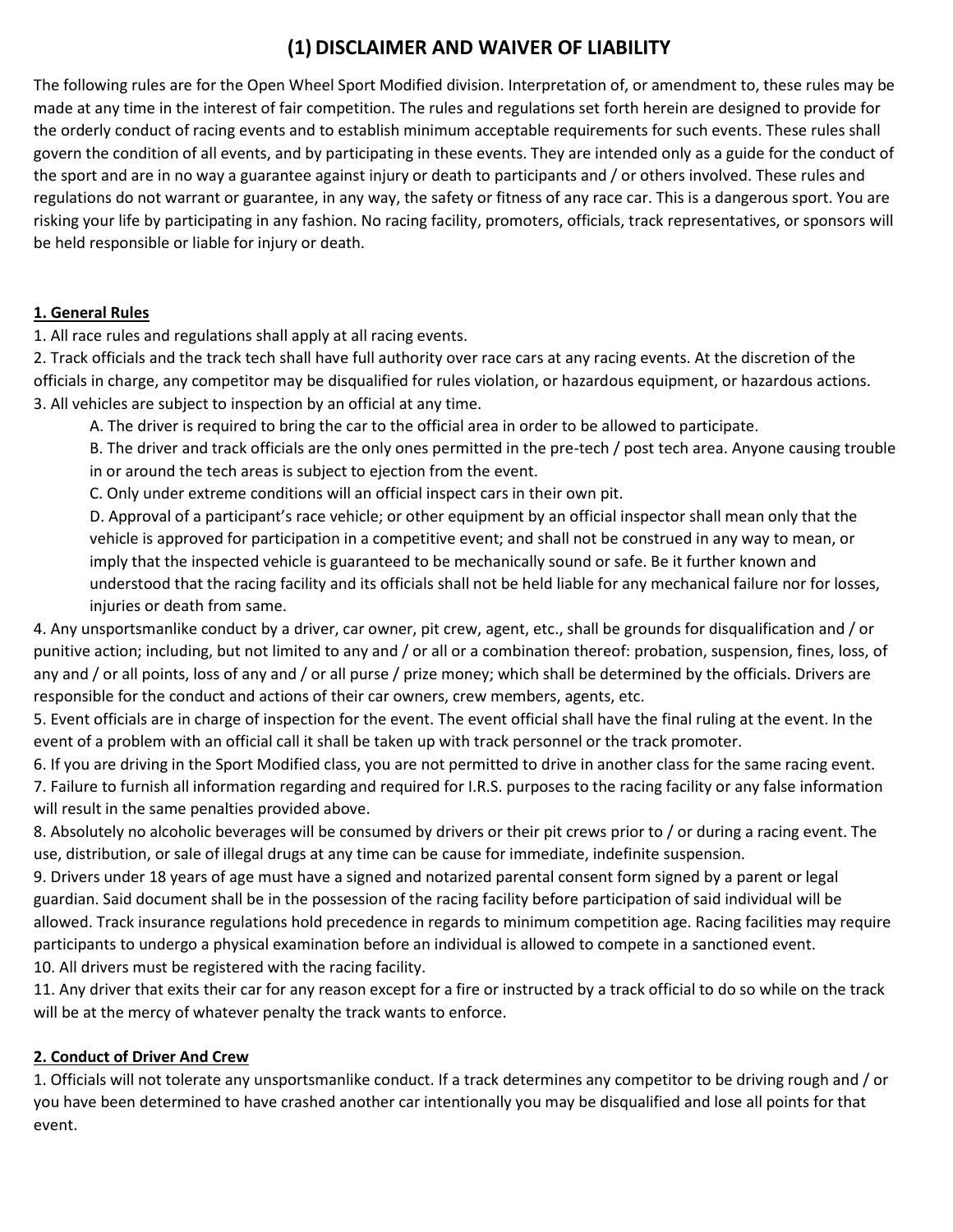## **3. Inspection And Rule Infractions**

1. If an official and / or inspector tells a driver that an infraction needs to be fixed on the car, that infraction needs to be fixed.

A. Every track inspector / official will get a list of these drivers and the list could be posted on the official page.

2. Officials will have the right to conduct a more detailed inspection on any part of the car including the motor at any given time. (Example: (But not limited too) compression, cubic inch, etc.)

## **4. Infraction Penalties**

1. The driver will be asked to correct the infraction.

2. If the infraction can not be fixed for that racing event then the driver will be given a simple warning. Given one (1) week to fix the said infractions.

3. The driver may be disqualified when found and / or noticed with an infraction.

4. You may choose to leave.

# **5. Buy out Claims**

1. All (cash only) buy out or trade claims must go as follows:

A. The driver placing the claim must be on the lead lap.

B. Driver must stop on the front stretch and shut the engine off to make a claim then proceed to the tech area.

C. Anyone refusing the buy out or trade will lose all money and points accumulated for that racing event. 1. Buy-outs are as followed: Carburetor - \$450.00, Shocks - \$90.00 Per Shock, Cubic Inch Test - \$150.00

#### **6. Weight and Weigh – Procedures**

1. Loose weights must not be used in the driver's compartment, or outside the body or hood area.

A. All added weight must be mounted below all windows and the interior sheet metal.

2. Any added weights must be securely mounted to the frame or roll cage with at least two (2)  $\frac{1}{2}$  inch steel bolts, nuts, and washers. A. Weights must be painted white and have the car number on it.

3. Cars must weigh 2,500 lbs with the driver after every race.

4. The top five finishing cars, minimum, in each and every race MUST be weighed after each race.

5. Cars which are disqualified from heat races for weight violations of any kind will be put on the tail of a "C" Main or "B" main. If the car count dictates that all cars are in the feature then disqualified cars will start on the tail.

6. CARS MUST GO DIRECTLY TO THE SCALES AFTER A RACE AND GET IN LINE TO BE WEIGHED. A. DO NOT GO TO YOUR PIT AND THEN BACK TO THE SCALES. B. DO NOT STOP AT ANY OTHER PIT AND THEN GO TO THE SCALES. C. !!! GO DIRECTLY TO THE SCALE!!! D. NO ONE OTHER THAN THE TRACK OFFICIALS ARE ALLOWED AT THE SCALE. \*\*TRACK SCALES ARE THE OFFICIAL SCALES\*\*

7. Cars which are disqualified from the feature for weight violations of any kind will forfeit their points and prize money for that race.

8. Should a car not make weight:

A. The car will be removed from the scales and will circle back around to the scale line for reweighing to verify the weight of the car.

B. Should the car still not make the required weight, then that car will be disqualified from that race and all cars finishing behind that car will be moved up one position.

C. In the case the following should happen then the sixth (6) place car may be asked to return to the scales for post tech.

9. DRIVER ONLY WITH THE CAR AT THE SCALES AND / OR INSPECTION SITE.

A. ANY ONE CAUSING TROUBLE AT THE SCALES WILL BE EJECTED.

B. ANY DRIVER AND / OR PIT CREW MEMBER THAT CAUSES TROUBLE (using foul language, fighting etc.) WILL CAUSE THEIR CAR TO BE DISQUALIFIED FROM THE ENTIRE RACE EVENT.

C. FURTHER ACTION (points from 10 to 100) MAY ALSO BE TAKEN (ejection).

10. Drivers crossing the scales may be asked to remove their helmets before recording the cars official weight.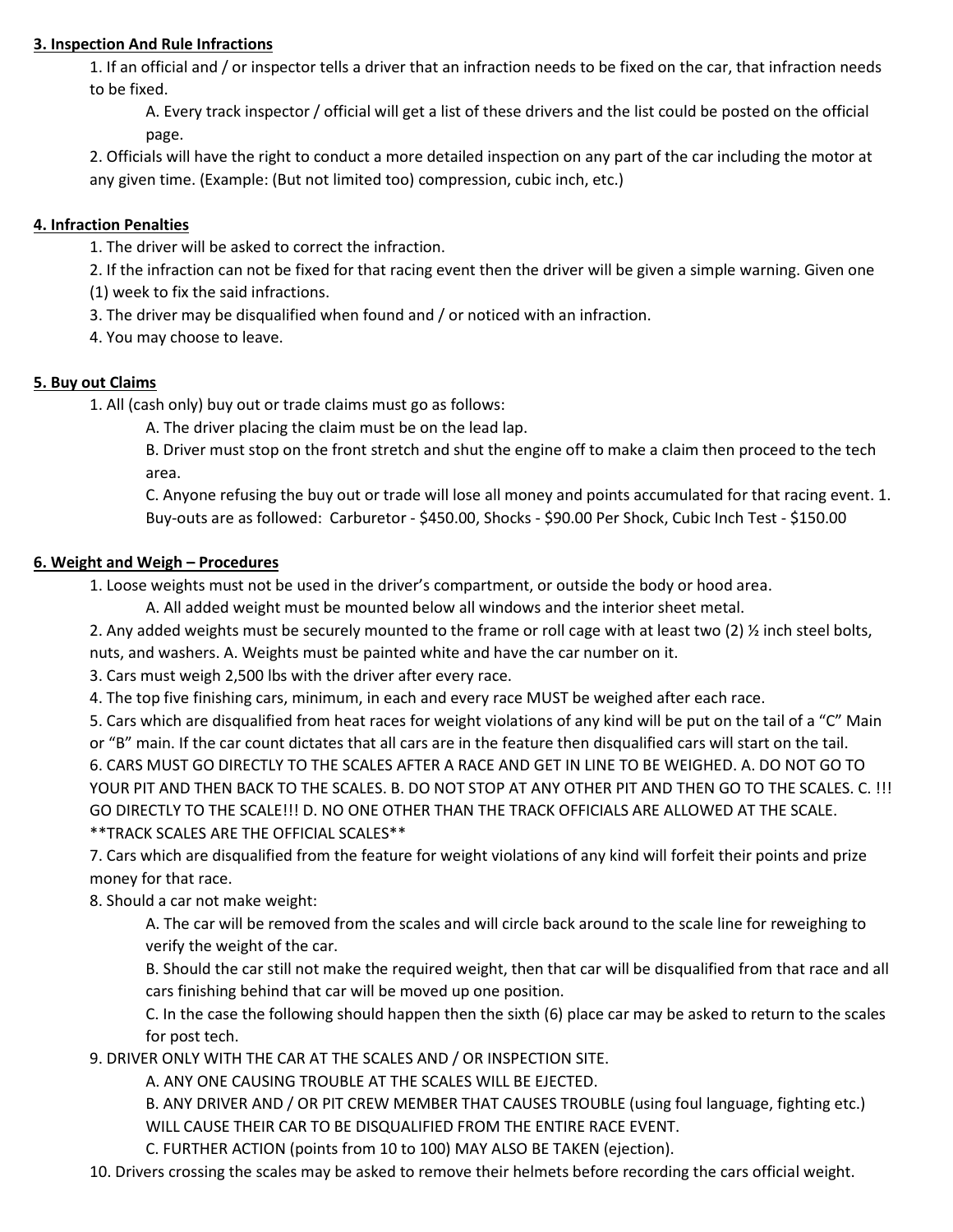# **7. Traction Control**

1. Use of any type of "traction control" is absolutely forbidden in any racing event.

A. For purposes clarity, "traction control" shall refer to any device, controlled by mechanical, electric, and / or computer, either in the car attached to the car, or by a remote means. No data gathering or recording devices. No cockpit or driver controlled ignition timing or fuel delivery devices.

2. Officials may inspect any car they suspect could be benefiting from the use of "traction control" devices at anytime.

3. Driver / crew of car called to be inspected are expected to cooperate (in a sportsman-like manner) with inspector; and may be required to jack up the car, remove wheels, panels/covers, and install jack stands to make safe the inspection process. Failure to cooperate with the inspection will be considered an indictment of guilt on the competitor's part, and competition will be found in violation of this rule. No Exceptions. No follow up inspection for this violation.

4. Officials maintain the right to confiscate any part/s they suspect as "traction control" from any car, at any time, for as long as it would be necessary to determine if said part/s is or is not classified as an illegal "traction control" device. If device is found to be legal, device will be returned as soon as practical to owner. If part/s are found to be "illegal", part/s are sacrificed to the officials.

### **8. Radio communication**

1. No type of radio communications are permitted except for Raceivers. 1.4

### **9. Car Number**

1. Car number must appear on both sides of the car and the roof A. A minimum of eighteen (18) inches tall and nine (9) inches wide, per number

2. The number must also appear on the nose and fuel cell of the car a minimum of six (6) inches tall.

A. Number must be a contrasting color to the car.

# **(2) SAFETY EQUIPMENT**

# **1. Helmets**

1. Helmets are required and must meet a minimum standard rating of Snell SA2015 or SA2010. If no sticker is present track officials must and will assume the helmet does not meet the required standards and the helmet will not be allowed. Helmet must accompany the race vehicle at time of inspection.

# **2. Fire Suits**

1. SFI 3.2A/5 minimum rating approved full fire suits of a flame retardant material must be worn by all competitors at all times. Two (2) piece fire suits are allowed.

2. Fire suit must be in good operable condition.

3. Fire suits with holes in the suit, liquid oil/grease stains and / or do not fit properly are unsafe and Tech officials may determine the suit is not suitable for race competition.

4. Fire retardant gloves and shoes are highly recommended.

#### **3. Fire Suppression**

1. Fire suppressant system is highly recommended.

We Recommend

- A. Cylinders mounted forward of the fuel cell.
- B. Cylinders securely mounted to the frame/roll cage assembly.
- C. The certification label unobstructed and easily accessible for inspection when the mounting is complete.
- D. The cylinder connected to the nozzles with steel or steel reinforced lines.

E. One (1) nozzle located directly above the fuel cell in the fuel cell area and the second nozzle must be located in the driver cockpit area.

F. You may have a 5lb. or 10lb. system.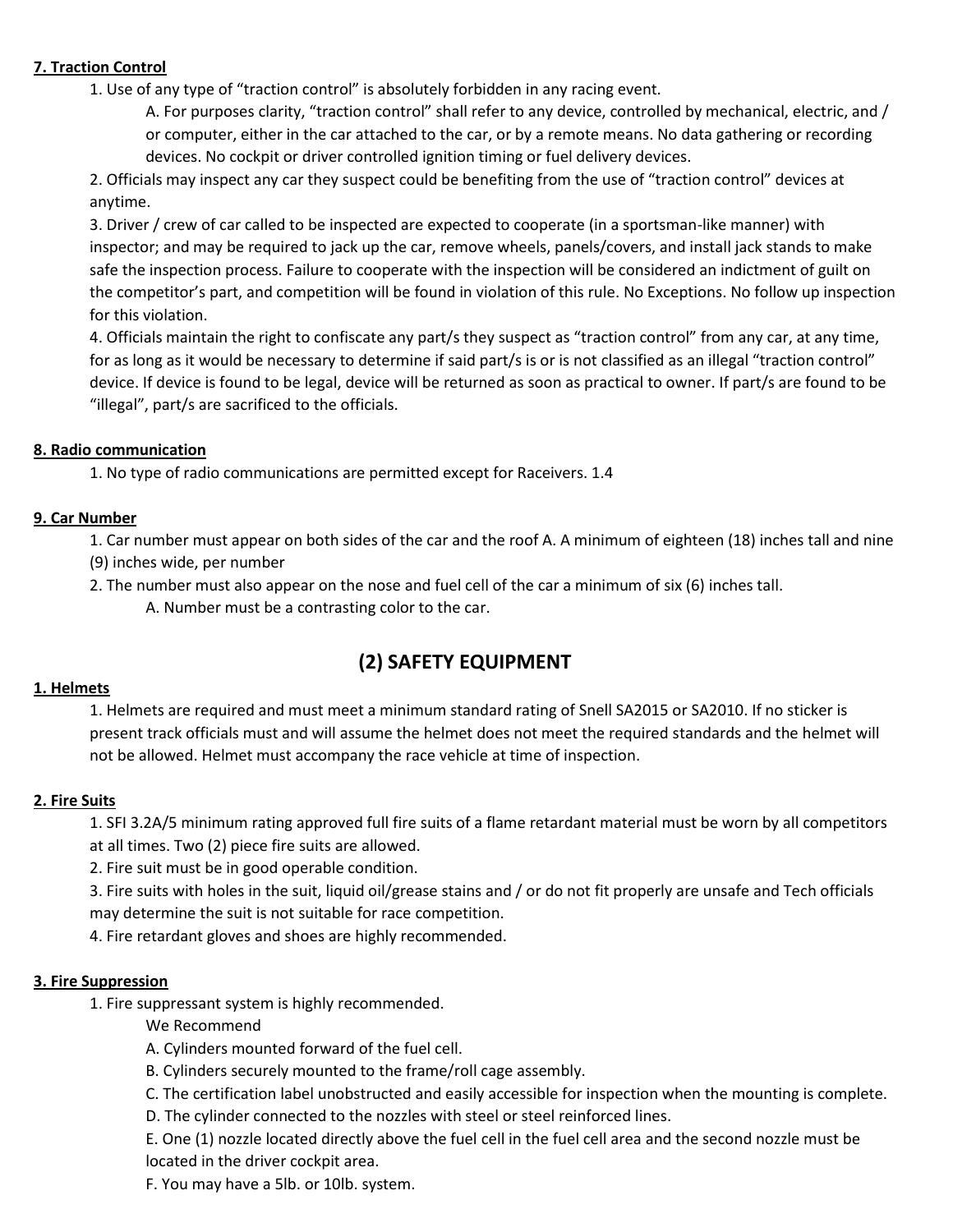G. Must be DOT / SFI approved. NO TOLERANCE. Fire systems are good till manufacture specs.

2. If no fire suppressant system then a Fire Extinguisher will be mandatory.

3. Fire Extinguishers must be securely mounted and accessible.

### **4. Belts**

1. Competition type seat belts are required. Lap Belts, Shoulder Belts, and Submarine Belts are required. \*No factory type seat belts may be used.

2. Metal to metal buckles required on shoulder and seat belts.

3. All belts must be dated no more than three (3) years old.

A. If not dated, officials must and will assume the date has expired and they will not be allowed.

B. The ONLY recognized date will be the manufactured date as stamped on the seat belt manufacturers tag.

C. No sales receipt will be recognized. Example: If a car is inspected in May of 2020, the seat belts can be dated no earlier than May 2017.

D. Driver will be given one (1) warning to get belts replaced before the next racing event. The second warning-the belts MUST be replaced before the car will be allowed to participate in any further competition activities.

E. Damaged belts will be required to be replaced regardless of the date tag on the belts.

### **5. Window Nets**

1. Window nets are highly recommended.

### **6. Neck Restraint Devices**

1. Neck Braces are mandatory unless a Hans Style restraint system is being used.

### **7. Rock Guards**

1. Rock guards shall end at the point perpendicular to the steering wheel.

# **(3) CHASSIS**

#### **1. Frames**

1. Factory production complete, full, 1950 or newer parallel American passenger car frames only.

A. No tube type-front clips allowed.

Frames may not be widened or narrowed and must be able to support roll cage on both sides. Frame must be full and complete on both sides. Front cross member may be notched for radiator clearance only. The right side frame rail may not be altered and / or raised and / or moved from the stock OEM location in any manner, and must measure a maximum of six (6) inches from the ground to the bottom or lowest edge of the frame rail. Minimum frame height, and body height, must be four (4) inches from the ground.

2. No Jeep, Bronco, (etc.) or 4-wheel drive frames allowed. No sports car frames allowed. No front wheel drive frames allowed.

3. Minimum wheelbase is 108", both sides. NO TOLERANCE!

4. Maximum overall track width, front or rear, shall not exceed 78" at the widest point: measured outside treat to outside tread of the front tires at the top.

5. Stock frame rail is required to extend back to the engine mid plate at a minimum. No modification to the stock frame behind the front tires.

#### **2. Roll Cages**

1. Must consist of a continuous hoop not less than 1.5 inches outside diameter, and must have a wall thickness of at least .095inches.

2. Must be frame mounted in at least six (6) places.

3. Must consist of a configuration of front and rear hoops connected by tubing on the sides, or side hoops.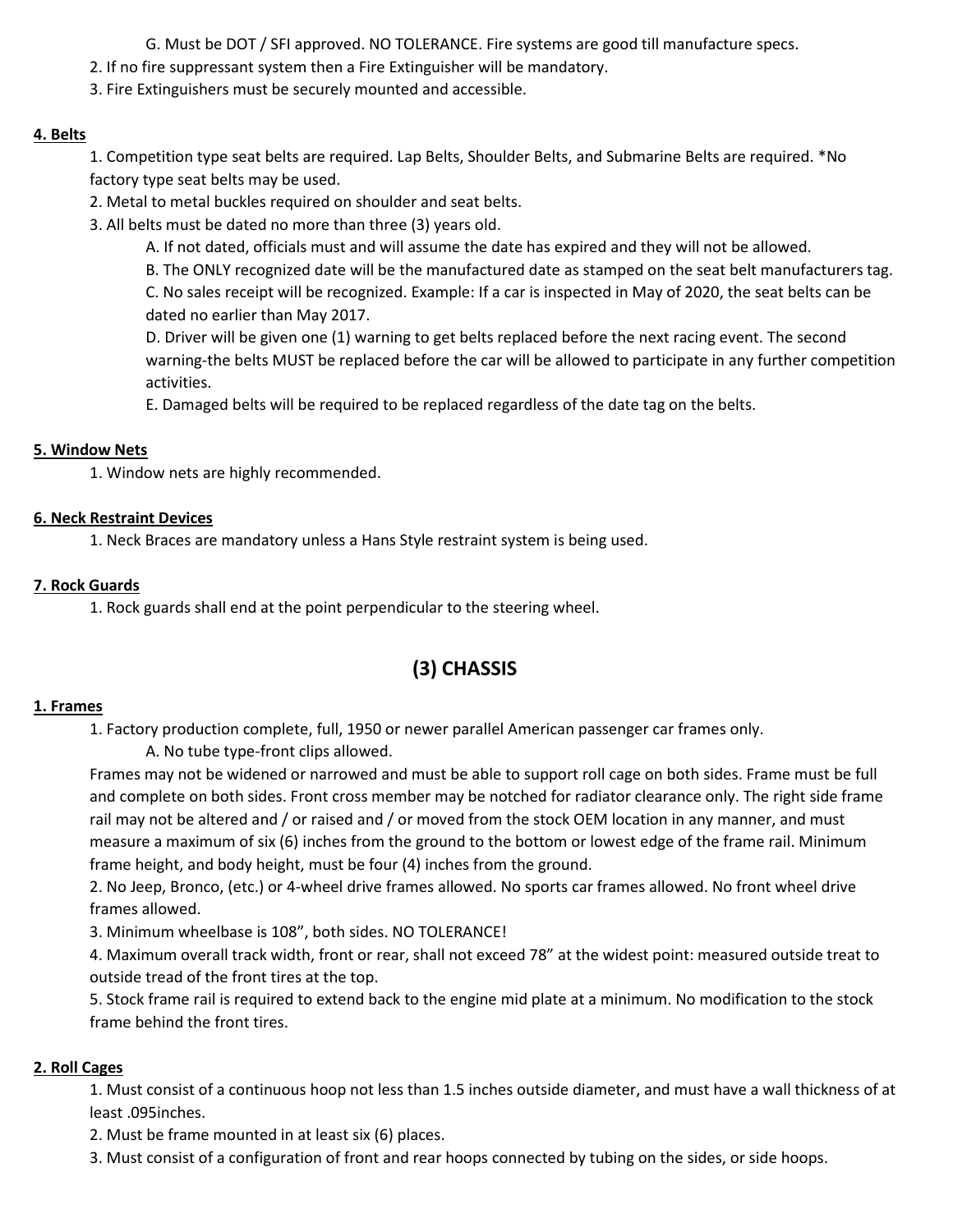A. Drivers head must not protrude above the cage with helmet on and strapped in driver's seat. B. Roll cage must be securely supported and braced.

4. Low carbon, mild steel D. O. M. tubing is recommended. No brazing or soldering allowed.

5. Protection of feet is mandatory. Bar across back of engine with vertical bars and rub rails, or similar protection.

6. No brace bars forward of cage may be higher than stock hood height.

7. Chassis must have a drive shaft hoop.

8. Drivers doors must be as parallel with the ground as possible, and located perpendicular to the driver so as to provide maximum protection for the driver, but without causing undue difficulty in getting into or out of the race vehicle.

9. Door bars must be .095 inch thickness; must have a minimum of three (3) bars at least 1 1/2 inches in diameter. Driver door must be plated on the outside, with a minimum 1/8inch steel or aluminum plate.

A. Plate must cover the area from the top door bar to the bottom door bar and from the rear down post to the front down post.

B. Steel is to be welded, aluminum is to be bolted with a minimum of 3/8inch diameter steel bolts.

C. Plate must be visible for inspection.

10. The door bars must be welded to the front and rear of the roll cage.

11. No brazing or soldering allowed on any of the chassis / frame components.

12. Floor pans with a minimum of 20 gauge steel or minimum 1/8inch thick aluminum plate may be used.

# **3. Suspension / Steering**

1. Front suspension and steering components must be O.E.M. as specified and be in stock location, and must be replaceable by stock part from same type suspension. Stock passenger car spindles or (3) three piece spindle allowed. No fabricated spindles. Aftermarket tube type lower control arms may be used. O.E.M. stock lower control arms cannot be altered or moved, (exception: may weld shock mount on lower control arm). Steel bushings in lower control arms are acceptable. All front suspensions must comply with the 7/8" maximum track width. 2.All cars are required to have a collapsible steering shaft unless you have a steering shaft with knuckles or joints that will break off.

3. Tube type upper control arms are allowed and can be moved. Cross bar upper control arm may be aluminum.

4. No center steering. In cockpit steering may be modified to drivers taste, but must remain on the left side of the car.

5. No rack and pinion steering. Steering box must be O.E.M. Steering box must remain within original bolt pattern of frame used.

6. O.E.M. Tie rod ends and adjustment sleeves may be replaced by a minimum .625inch (5/8") rod end (heim joint) and steel or aluminum tube. Stock OEM drag links only. \*All cars must have a stock OEM drag link with no alterations.

7. No aluminum, fiberglass, or composite suspension, steering, or rear end parts allowed, except where noted in these rules.

8. No aluminum hubs allowed.

9. Front hub and Rotor assembly must be one piece steel O.E.M.

# **4. Coil / Leaf Springs**

1. Any coil spring on a car must be at least  $4\frac{1}{2}$  inches outside diameter. Coil springs must be steel. Leaf springs may be steel or composite type.

A. Lowering blocks, rear spring shackles, and rear end drive bars may be steel or aluminum only.

B. No torsion bars allowed in the rear.

2. No hydraulic, ratchet, or electric weight jacking devises allowed anywhere in or on the car.

3. One stock per wheel only ("Dummy" shock absorbers are still considered to be a shock). Lay down shocks less than 12" (twelve inches) away from the brake rotor are not permitted. \* Additional shocks in other locations is permissible.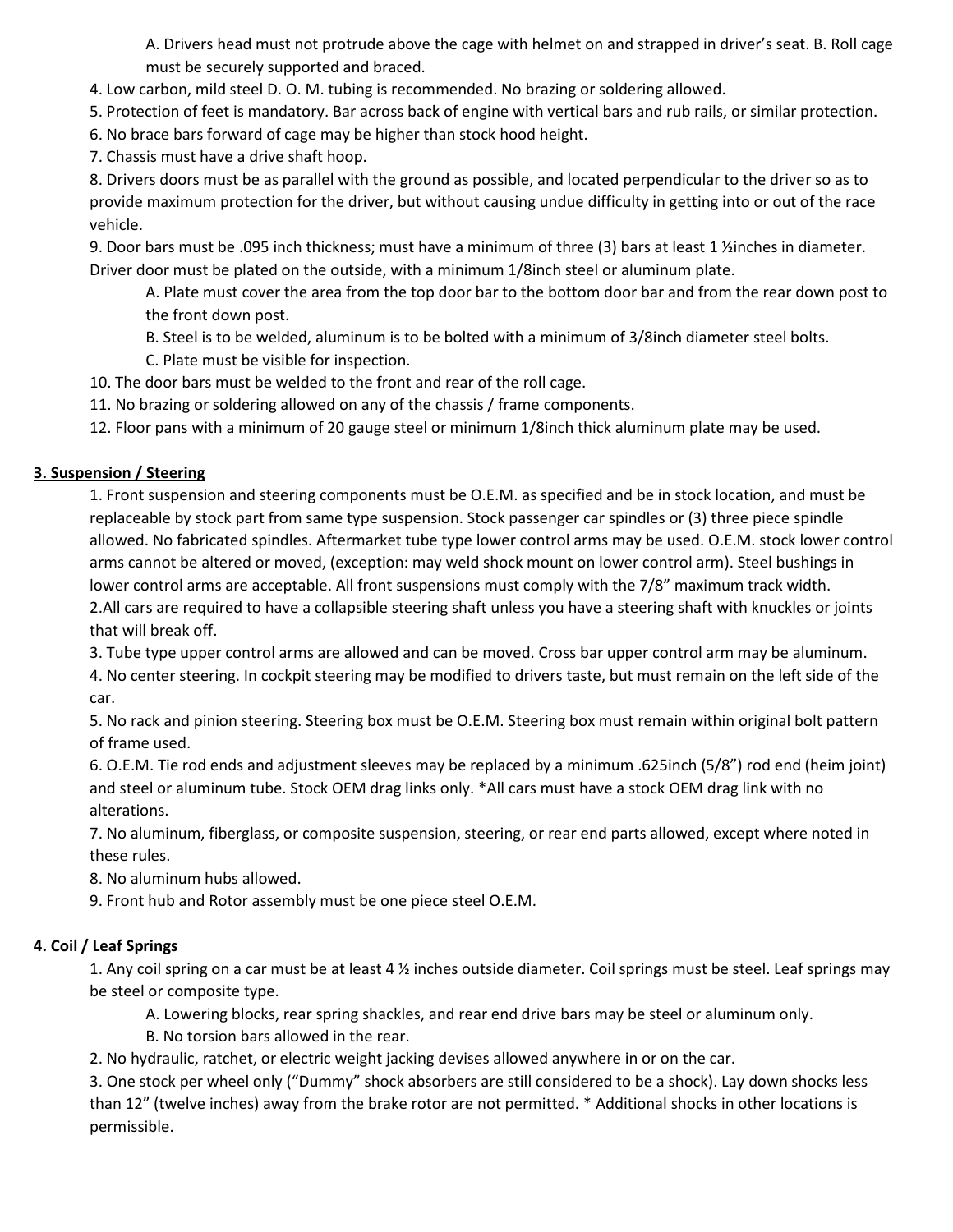4. One (and only one) coil or leaf spring per wheel must be used. Coil springs must be manufactured from magnetic steel. Rear leaf springs (if used) may be either magnetic steel or an approved composite material. All coil springs must be a minimum of 5 (five) inches in diameter.

A. Coil springs must be wound with all coils being the same outside diameter, inside diameter from the top to the bottom of the spring.

B. The coil spring wire diameter must be the same from the top to the bottom of the spring.

- C. Coil spacing must be equal.
- D. Round coil spring wire must be used.
- E. Coil springs with linear spring rates are the only coil springs permitted.
- F. Air springs are not permitted.

# **4-A Front Coil Springs:**

1. The top of the front coil spring must be closed end and ground flat.

2. The upper front coil spring mount must be flat and support the top of the spring 360 degrees.

3. The lower end of the front coil spring must be an open end with a maximum gap of ¼ inch between the "tail" of the spring and the next coil.

4. The lower front coil spring mount may have a single step to prevent spring rotation and accommodate the open end of the spring.

A. The step of the lower front coil spring mount must not exceed one (1) inch in height.

B. The lower coil spring mount must be a welded integral component of the lower control arm.

C. When installed the lower end of the front coil spring must be supported 360 degrees.

# **4-B Rear Coil Springs**:

- 5. The top and bottom of the rear coil spring must be closed end and ground flat.
- 6. The upper and lower rear coil spring mounts must support the spring for 360 degrees.

5. One (1) (and only one (1)) coil or leaf spring per wheel is permitted.

A. Actual spring has to stay in contact in lower control arm insert or perch at 360 degrees.

B. Spring must fit flat on the lower control arm at all times at 360 degrees.

- C. No ramp and or spring locator welded in lower control arm, and should not exceed one (1) inch.
- D. No adjustable Helix.

# **5. Shocks**

1. Pneumatic (AIR) shocks, remote adjustable shocks and remote gas reservoirs will not be permitted.

2. Eliminator shocks are not permitted. \* Eliminators / Sliders cannot be converted to shocks.

3. Coil Over spring / shock units (or combination thereof) allowed on the rear suspension only. (This includes "lift bar").

4. No coil over spring / shock units allowed on front suspension.

5. Anything that is gassed is considered to be a shock. (Example: The gas charged chain drop dampeners). It also makes a gas charged coil over eliminator illegal as well.

6. No Air dumps or Air Shocks.

7. Only one (1) shock per traction setup. A. No spring assisted chain drops.

8. Steel Body and nonadjustable shock only. A. Shocks with a Schrader Valve or a plug / cap in place of a Schrader valve will be considered as a gas shock.

9. The external portion of the shock shaft must stay exposed at all times.

10. The lower shock "bearing" inside diameter and the shock shaft must not exceed 5/8 inch in diameter.

11. Covers on springs, shocks, etc. are allowed.

A. Track officials may ask the driver to remove covers during inspection or at any time through the race event.

B. This will be the driver's responsibility. Driver refusing to remove covers during inspection when r equested to do so will be disqualified from the racing event.

12. Pull bar must consist of steel components with the exception of rubber bushing which are a part of the pull bar. A. Heim joints and all other components must be steel.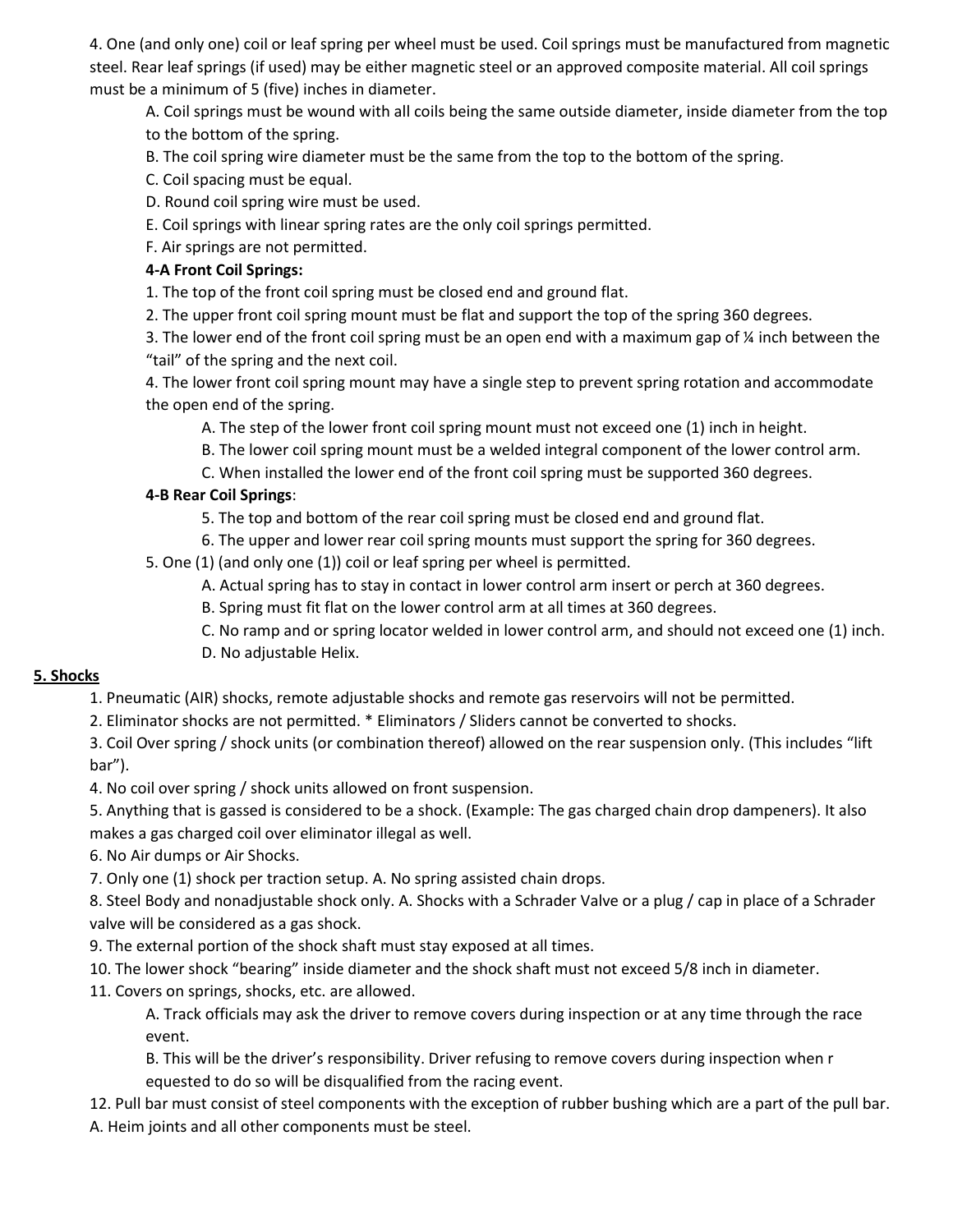#### **6. Brakes**

1. Must have a working caliper and rotor on each wheel and must lock up all four (4) wheels.

2. O.E.M. style calipers or stock replacement calipers only (D154).

3. Calipers must remain stock, GM slide pin mounting in original position but may be constructed of either cast iron or aluminum.

A. Tech will measure @ 5.64" (5 5/8 inch) on center for mount bolts.

B. Cast iron vented brake rotors only. \*May not be modified; I.e….scalloped, etc.

C. Front rotors may be re drilled for different bolt pattern and / or larger studs.

4. Only stock O.E.M. and / or approved aftermarket calipers will be permitted. The following have been approved for competition.

A. Wilwood P/N # 120-7197, 120-13900, 120-13899

B. AFCO P/N # 6630311 and 6630310

\*Any other caliper will need approved from an official.

### **7. Rear Ends**

1. Any passenger car type or truck type rear ends are allowed.

2. Steel-tube quick change rear ends are allowed. Quick changes are optional, but not mandatory. \* Steel axle tubes ONLY.

3. No aluminum birdcages

4. NO split Birdcages.

5. Birdcages may consist of multiple barrels but must bolt or weld together to work as one (1) single barrel cage. \* Limit to one (1) birdcage per side.

6. Shock(s) and radius rods must mount to the birdcage.

7. Floating pivoting and / or rotating mounts and / or brackets of any sort are not allowed. All brackets or mounts attached to the birdcage must be bolted or welded solid.

8. No wide five hubs.

9. Two (2) bars per side of rear end.

A. Total of two (2) bars per side unless using a floater bar on the brake caliper.

B. No springs on / or in bars.

10. No aluminum components allowed except: axle caps, drive plates, pinion plate, and wheel spacers.

11. one (1) piece steel J-Bar. Must be a steel J-Bar. No springs on J-Bar.

#### **8. Engine Location**

1. The rear of the engine, bell housing mounting flange surface, must be mounted at least 72 inches forward from the center line of the rear axle.

2. Engine offset must be kept within two (2) inches of the center line of the front cross member.

3. Minimum engine height is eleven (11) inches from the ground to the front center of the crankshaft.

#### **9. Fuel Cells**

1. Racing fuel cells are required and must be mounted by at least two (2) steel straps, no less than two (2) inches wide X 1/8 inch thick, and all the way around the cell. Using a minimum of two (2) bars around the top, bottom, and sides of the fuel cell.

2. All fuel cells must be mounted securely to the frame.

3. Fuel cells must be enclosed completely in a steel container, mounted behind the rear axle only, and must be protected in the rear by the roll cage tubing mounted securely to the frame or rear bumper.

4. No part of the fuel cell should be lower than the protective tubing.

5. Protective tubing should extend no wider than six (6) on both sides of the fuel cell.

6. Fuel cells must have check valves, and bladders are highly recommended.

7. Fuel cells are limited to 22 gallon maximum capacity.

8. Fuel cells with the fuel pickup located in the top of cell are mandatory. \* Bottom feed pickups are not permitted.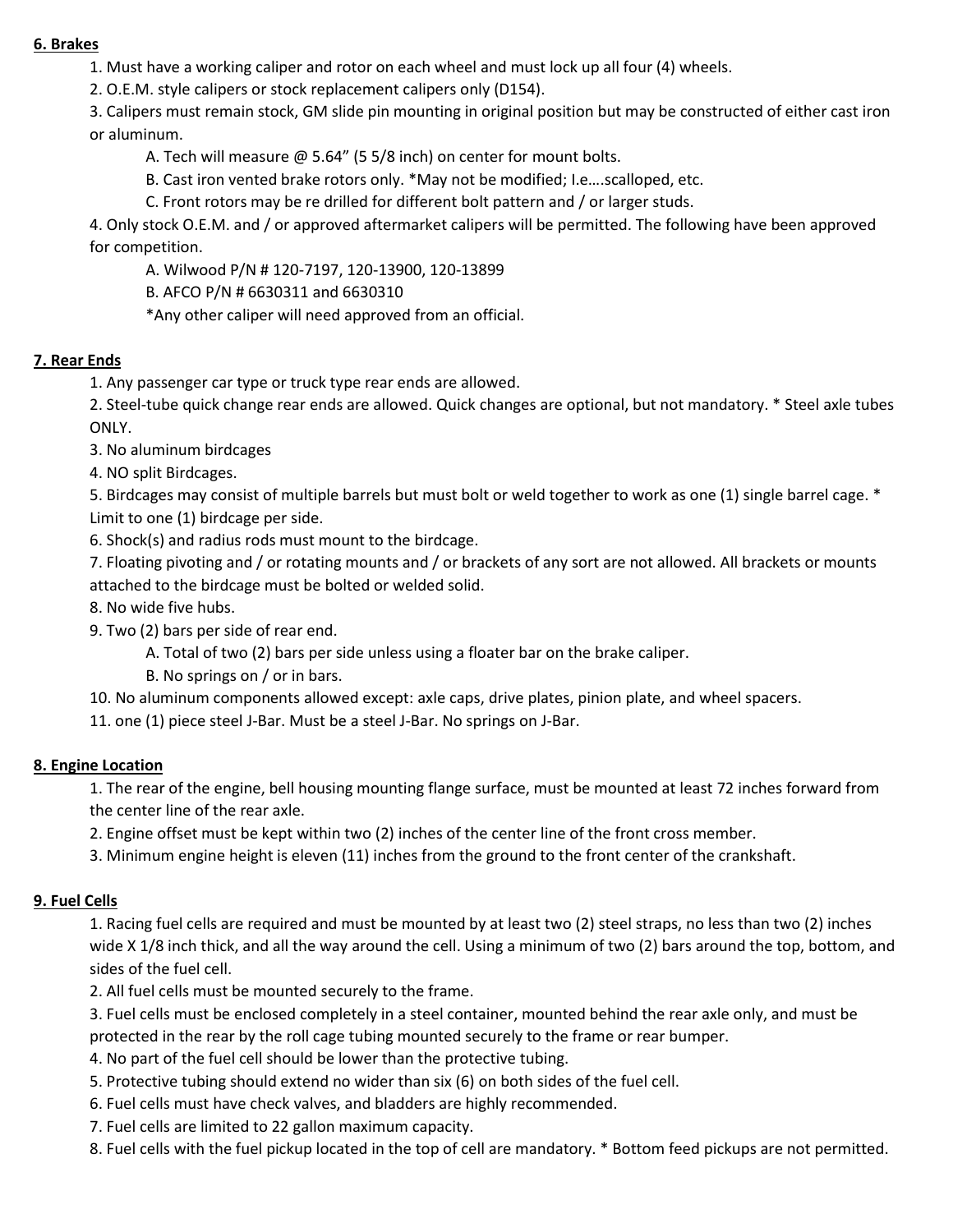9. Retrofitting a bottom feed cell will be permissible, but the bottom feed opening must be plugged. \* A cap on the exposed bottom fitting will not be acceptable for plugging.

# **10. Bumpers / Nerf Bars**

1. Bumpers must be used on both, the front and rear of car. Bumpers and nerf bars must be steel.

A. Front bumper must be mounted to both frame horns.

B. Front bumper may be no wider than the frame horns, with two (2) inch tolerance only, to accommodate bumper mounting bracket per side.

2. Rear bumpers and side nerf bars may not extend beyond the width of the rear tires, and must not contain any sharp edges.

3. There shall be no rough edges on any bar or bumper on the car.

4. No straight rear bumpers allowed.

A. The ends of the rear bumper must be bent to form 180 degree bend, or be bent forward in a 90 degree bend.

B. Rear bumper must mount to rear of chassis.

C. Rear bumper may be constructed of round or square tubing, and must protect the fuel cell. 5. Both front and rear bumpers shall be eighteen (18) inches plus or minus two (2) inches from the ground. This measurement is to the "center" of the bumper. This means if your bumper is constructed with its two (2) bars, upper and lower, twelve (12) inches apart, then the center of your bumper is six (6) inches from either the top or bottom. This is where the measurement is taken, at the "center" not the top or the bottom.

6. A bumper which is badly damaged may be required to be repaired or replaced before the car is allowed to compete.

# **(4) TIRES AND WHEEL**

#### **1. Tires**

1. The only tires approved for competition are the Hoosier: M-30S and M-60 compounds in the DIRTcar plated tire 26.5/8.0/15 or 27.5/8.0/15. The maximum width of the tire will be 9" inches.

2. No Grooving allowed

3. Siping will be allowed.

4. Must run the same rear tires during the entire racing event. \* They will be checked and marked during inspection.

5. If the car has a flat, the track tech must approve the replacement tire and mark it accordingly. \* The replacement tire must be the same make and compound of the tire being replaced.

6. No tire softeners, no conditioners, no altering of tires with any natural or unnatural, no hazardous or nonhazardous compounds or chemicals which alter the factory set baseline settings of a given tire.

7.If a protest is requested on a tire: Tire protest fee is \$175 (CASH ONLY) per tire to cover any lab fees.

A. The samples will then be sent to the lab. If the lab determines that the tire has been altered from its original composition, the racer forfeits the event purse and points, Should the tire be determined to be legal and within original factory composition the driver in question will be awarded his purse and points from event in question. Lab results are final.

B. If the driver refuses a protest on a tire then he will automatically forfeit all points and purse money for that racing event.

\*\*If caught chemically altering ANY tires the following will apply\*\*

\* 1st offense: Any driver with ANY treated tires will be disqualified for the night and lose all points. You will also be on a 6 month probation.

#### **2. Wheels**

1. Eight (8) inch steel wheels only.

A. one (1) inch tolerance for bead locks.

2. Bead locking devices allowed on the right side wheels only.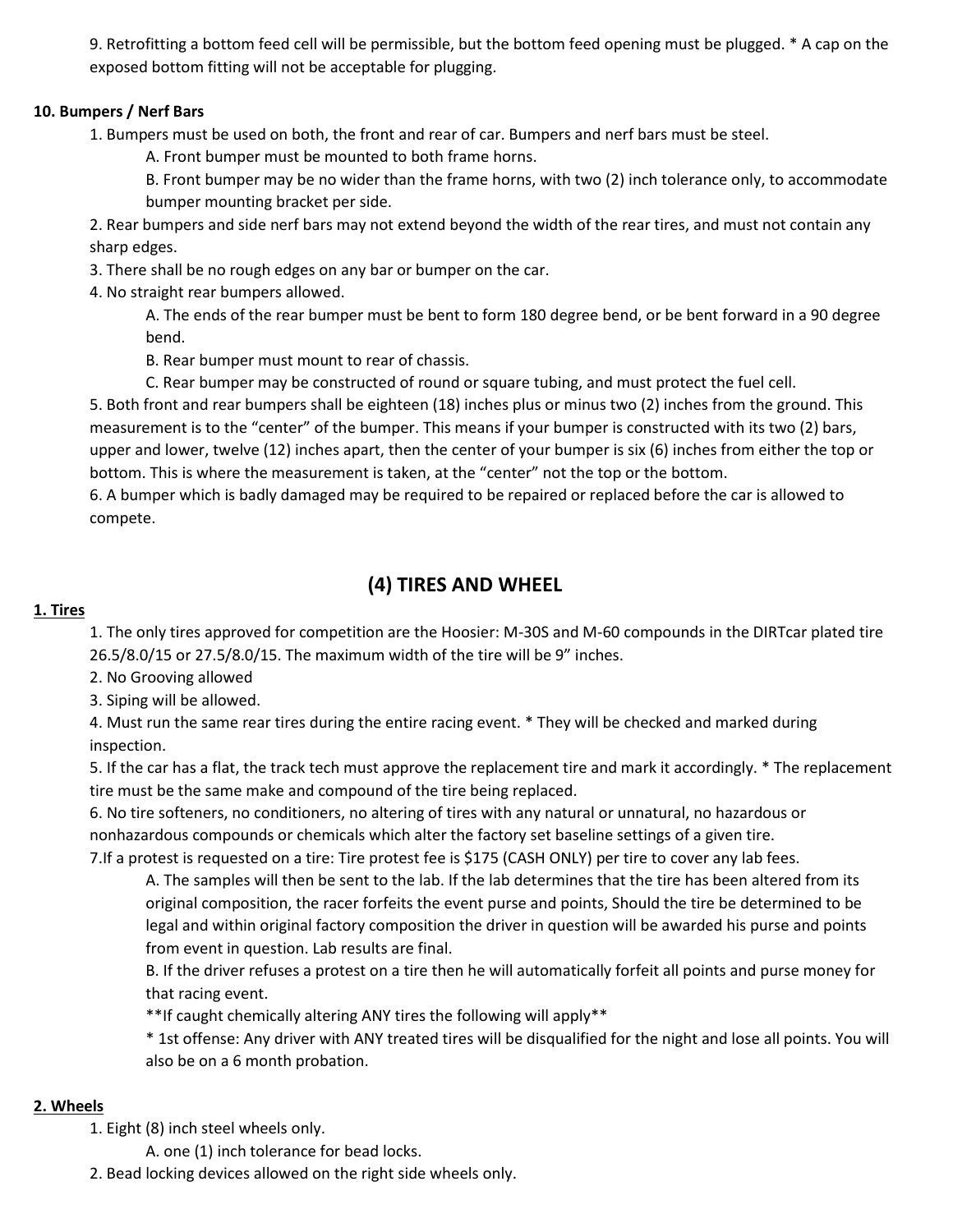3. Mud plugs allowed on all wheels. Any mud plug other than foam must be securely mounted to the wheel. Track officials will determine if the mud plug is securely mounted. If using a cover we recommend using plastic covers.

# **(5) DRIVETRAIN**

# **1. Drive Shaft**

1. Drive shaft can be made of steel pr carbon fiber. A. Steel drive shafts must be painted white.

2. Drive shaft loop is required. Loops must be constructed of 1/4" X 2" steel. A. Tubular loop may be used but must be made of minimum 1" diameter tubing.

3. Loops must be mounted no less than two (2) inches and no more than six (6) inches from the rear of the front universal joint of the drive shaft.

# **2. Transmission / Bell Housing / Clutch**

1. A 3 speed, 4 speed manual, and automatic types are allowed. Aftermarket racing transmissions are allowed as recognized by track officials. A. Bert, Brinn, Falcon, etc. are permitted.

2. No "IN and OUT" boxes will be allowed.

3. With motor running and car in a still position, driver must be able to engage car and move forward, then stop and engage car and move backwards.

A. Must have forward and reverse working

4. No type of quick change transmissions permitted.

5. Only OEM or Aftermarket steel bell-housings are permitted.

# **3. Kill Switch / Battery**

1. A kill switch is required.

2. Switch must be clearly marked and located within easy reach of the driver, and safety crews must be able to reach the switch when standing outside the car.

- 3. All cars must have a battery and be self-starting.
- 4. Battery must be securely mounted.
- 5. Battery cannot be mounted inside the drivers' compartment.
- 6. Only one (1) American passenger car battery with a maximum of 12 volts. (NO 16 volt battery)

# **4. Exhaust**

1. Duel exhaust only.

A. No "Y" pipes or 180 headers.

B. Try "Y" headers are not acceptable.

- 2. Aftermarket headers are permitted.
- 3. No Oxygen sensors allowed.

4. Exhaust systems must be mounted in such a way as to direct spent gases away from the cockpit of vehicle, and away from areas of possible fuel spillage.

5. The exhaust system(s) must remain completely below the interior deck of the car.

6. The entire exhaust system (including the exhaust pipe and /or header exits) must be inside all parts of the body and outlets are to be no higher than the mid line of the body sides.. The only breach of any interior or exterior body panel that will be permitted is for the routing the left side header or exhaust pipe on the left side of the car.

7. When routing the left side header or exhaust pipe through the left side firewall a maximum of  $\frac{1}{2}$  inch clearance around the header or exhaust pipe will be permitted.

- 8. Track officials may require turn downs on the collectors.
- 9. Mufflers are recommend, and may be required at some tracks.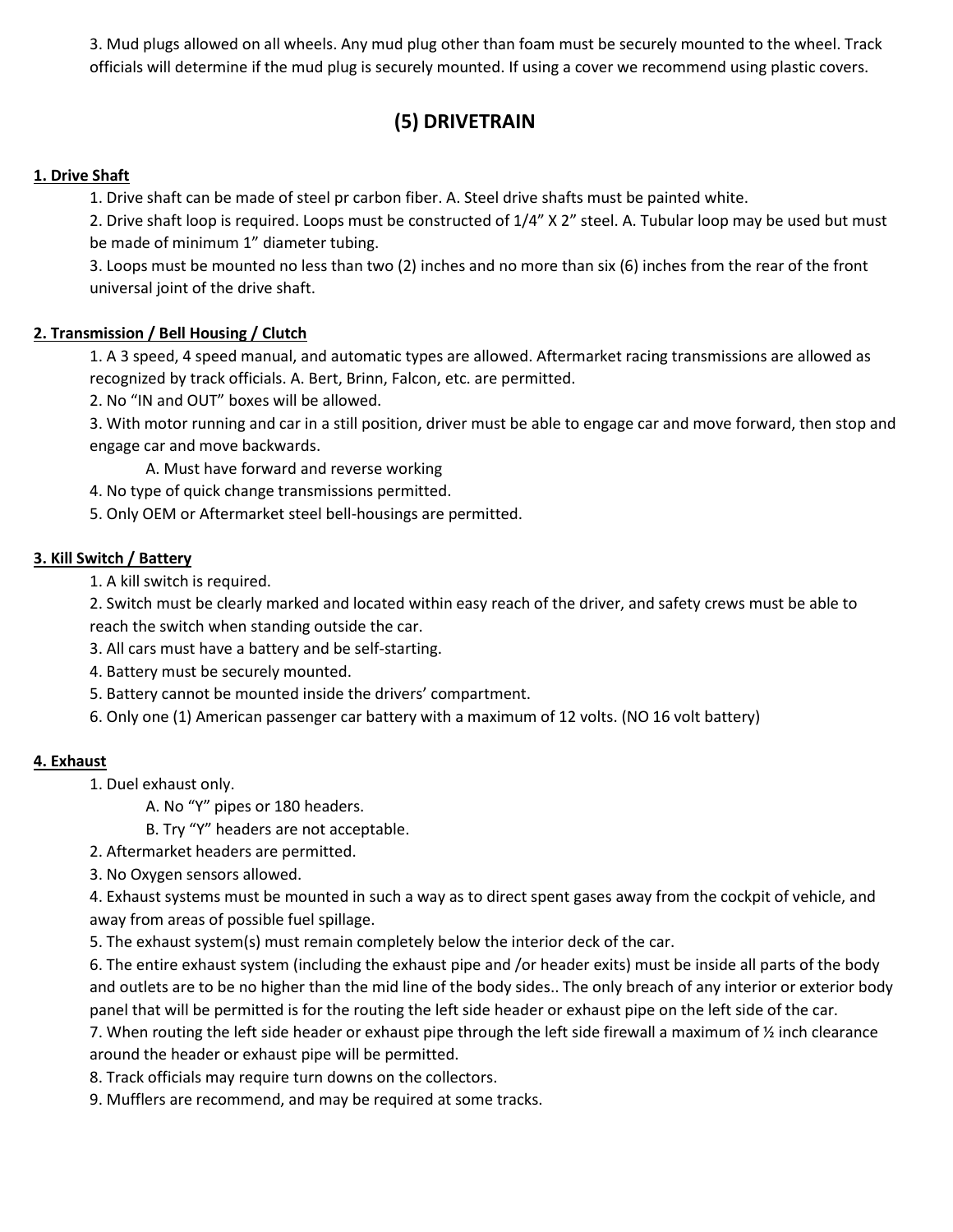#### **5. Engine**

1. Blocks:

A. Chevy 350, Ford 302, or 351W, Mopar 340 or 360. \* OEM steel bock only.

B. Maximum cubic inch shall not exceed 390 cubic inch.

C. 602 Crate Engines will be allowed with cast iron heads. \* No aluminum heads.

D. The 602 Crate engine must also run open plenum intake.

E. No machine work may be done on the outside of engine, or on the front or rear of the camshaft. Blocks may not be shaved.

F. All engines used in competition must be able to be used in a conventional passenger car without alterations.

G. Engine "cast – in" motor mount locations cannot be removed or altered. Castings and fittings must not be altered.

# 2. Harmonic Balancers:

A. Must be SFI approved

- 3. Compression:
	- A. 175 lbs. Maximum compression (Hot) NO TOLERANCE.
	- B. Must be dish or flat top pistons.
	- C. No gas ported pistons.
	- D. 602 Crate Engines must have 175 lbs. Of compression (Hot) or less per cylinder.

### 4. Carburetor:

- A. One (1) stock (4412) 2 barrel Holley no modification except removal of the choke plate.
- B. A straight open hole spacer allowed. \* NO Super Sucker type spacers allowed.
- C. You may change jets, power valve and accelerator pump only.
- D. Must use stock metering blocks.
- E. Must be running a #23 squirt er.
- F. Must have stock vacuum ports (No Plugs Allowed.)
- G. No altering of the holes in the butterflies.
- H. There is a \$450 (Cash only) buy out on any carburetor or trade claimer for his.
- \* Driver must stop on front stretch to make claim then proceed to tech. Anyone refusing buy out will lose all money and points accumulated for that night. The driver placing a claim must be on the lead lap.
- F. Two (2) carburetor throttle return springs are required.
- G. Engine must be normally aspirated. No type of fuel injection allowed.
- 5. Air Cleaner:
	- A. Only one single round air cleaner. (NO AIR BOXES)
- 6. Fuel Pumps:
	- A. OEM style diaphragm pumps only.
	- B. Must be mounted in Stock location.
	- C. No electric or belt driven pumps etc.
- 7. Heads:
	- A. Heads must be steel only with stock diameter valve spring. (Example: Chevy 1.260 not 1.625).
	- B. No beehive or barrel springs.
	- C. No stud girdles.
	- D. Must have OEM style stamped steel rockers and may use roller tip and /or full roller rocker stud mount.
	- E. 3/8" diameter rocker studs maximum.
	- F. OEM type if factory is 23 degrees valve angle, your heads must be likewise.
	- G. No porting of any kind. (This is to include gasket matching and bowl blending.)
	- H. No Canted Valve Heads (Cleveland Type)
	- I. No spacers between heads and intake.

J. Machining or planing to the internal part of the head casting for deck surface cleaning, angle mill or chamber volume reduction as well as surface work on the intake is acceptable.